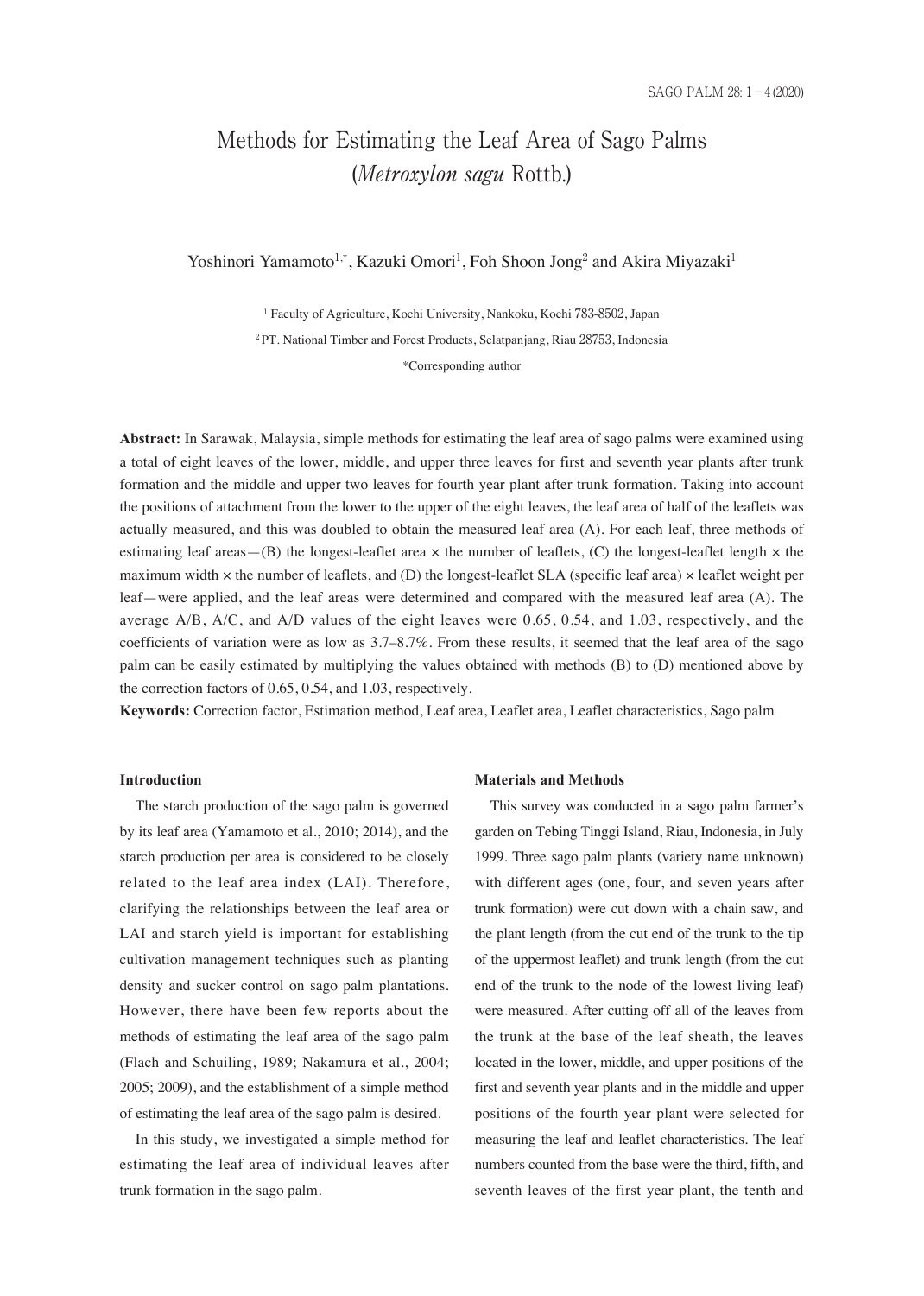| Plant            | Leaf                   | Leaf length | No. of   | Total leaf area              | Leaflet                   |                 |                            |                                      |
|------------------|------------------------|-------------|----------|------------------------------|---------------------------|-----------------|----------------------------|--------------------------------------|
| age <sup>1</sup> | position <sup>2)</sup> | (m)         | leaflets | $(m^2$ plant <sup>-1</sup> ) | length <sup>3)</sup> (cm) | width $3)$ (cm) | weight <sup>3)</sup> $(g)$ | area <sup>3</sup> (cm <sup>2</sup> ) |
|                  |                        | 5.9         | 126      | 6.2                          | $34.0 \sim 124.6$         | $1.1 \sim 8.0$  | $1.1 \sim 29.4$            | $44.1 \approx 804.6$                 |
|                  |                        | 5.7         | 108      | 5.8                          | $40.2 \sim 123.0$         | $1.7 \sim 8.2$  | $3.4 \sim 31.0$            | $59.4 \sim 811.4$                    |
|                  |                        | 5.9         | 128      | 6.8                          | $59.6 \sim 134.6$         | $0.5 \sim 8.2$  | $1.3 \sim 29.7$            | $30.5 \sim 814.9$                    |
| $\overline{4}$   | 10                     | 6.7         | 140      | 8.0                          | $43.6 \sim 132.7$         | $1.5 \sim 9.4$  | $1.4 \sim 34.4$            | $55.3 \sim 951.1$                    |
| $\overline{4}$   | 14                     | 6.5         | 140      | 8.9                          | $42.2 \sim 129.4$         | $0.9 \sim 9.5$  | $1.2 \sim 36.7$            | $35.4 \sim 999.6$                    |
| $\tau$           | ι                      | 7.1         | 138      | 7.3                          | $39.5 \sim 129.9$         | $2.0 \sim 8.2$  | $2.0 \sim 34.0$            | $53.9 \sim 831.4$                    |
|                  |                        | 7.1         | 140      | 8.8                          | $42.0 \sim 141.6$         | $0.5 \sim 8.2$  | $0.5 \sim 37.7$            | $22.9 \sim 919.0$                    |
|                  | 13                     | 6.3         | 100      | 6.7                          | $60.6 \sim 141.0$         | $1.9 \sim 8.9$  | $2.7 \sim 40.2$            | $77.4 \sim 933.6$                    |

Table 1. Leaf and leaflet characteristics of sago palms at different ages grown on Tebing Tinggi Island, Riau, Indonesia.

1) Years after trunk formation; 2) Leaf position from the base; 3) Measured minimum  $\sim$  maximum value

fourteenth leaves of the fourth year plant, and the third, seventh, and thirteenth leaves of the seventh year plant. After measuring the leaf length (from the base of leaf sheath to the tip of the uppermost leaflet) of these leaves, the number of leaflets on the left and right sides were counted. Every consecutive ten leaflets from the base to top were collected alternately from the left and right side of each leaf, that is, half the number of leaflets, totaling 510, and the fresh weight was measured for each leaflet. A copy of each leaflet was then made. Then, after measuring the leaflet length and maximum leaflet width (hereinafter referred to as leaflet width), copies of leaflets were made by cutting paper following the shape of the leaflets, and their areas were measured by an automatic leaf area meter (AAM-7, Hayashi Denko Co. ).

#### **Results and Discussion**

The average total length and trunk length of the surveyed plants were: 8.9 m and 0.9 m, 10.6 m and 4.1 m, and 12.7 m and 5.3 m for the first, fourth, and seventh year plants, respectively. The numbers of expanded leaves were 10, 16, and 17, respectively. The leaf lengths, the numbers of leaflets, and the leaf areas determined by the leaf area meter for the eight leaves ranged from 5.7–7.1 m, 100–140, and 5.8–8.9 m2, respectively, and no tendencies in these characteristics with differences in palm ages and leaf positions were observed (Table 1). Taking the lower leaf of the first year after trunk formation (the third leaf from the base) as an example, the positional differences of leaflet characteristics such as length, width, length × width, weight, and area determined by



- 
- $\Delta \times 10$ : Specific leaflet area (cm<sup>2</sup> g<sup>-1</sup>) (fresh weight basis)
- $\Leftrightarrow$  × 1/10 : Leaflet area / (leaflet length × leaflet width)( $\alpha$  value)
- **Fig 1.** Leaflet characteristics at different positions on a leaf at the base of a first-year sago palm after trunk formation grown on Tebing Tinggi Island, Riau, Indonesia.

actual measurements are shown in Fig. 1. These values were all the largest for leaflets positioned near the center of the leaf, and they became smaller toward the top and the base. The values obtained by dividing the leaflet areas by the products of the leaflet length and width (hereinafter referred to as  $\alpha$  value) were distributed in the range of 0.68–0.96 regardless of the leaflet positions, and most of the values were in the range of 0.75–0.90, with an average of 0.84 (Fig. 1). Nakamura et al. (2005) reported that the ratio of the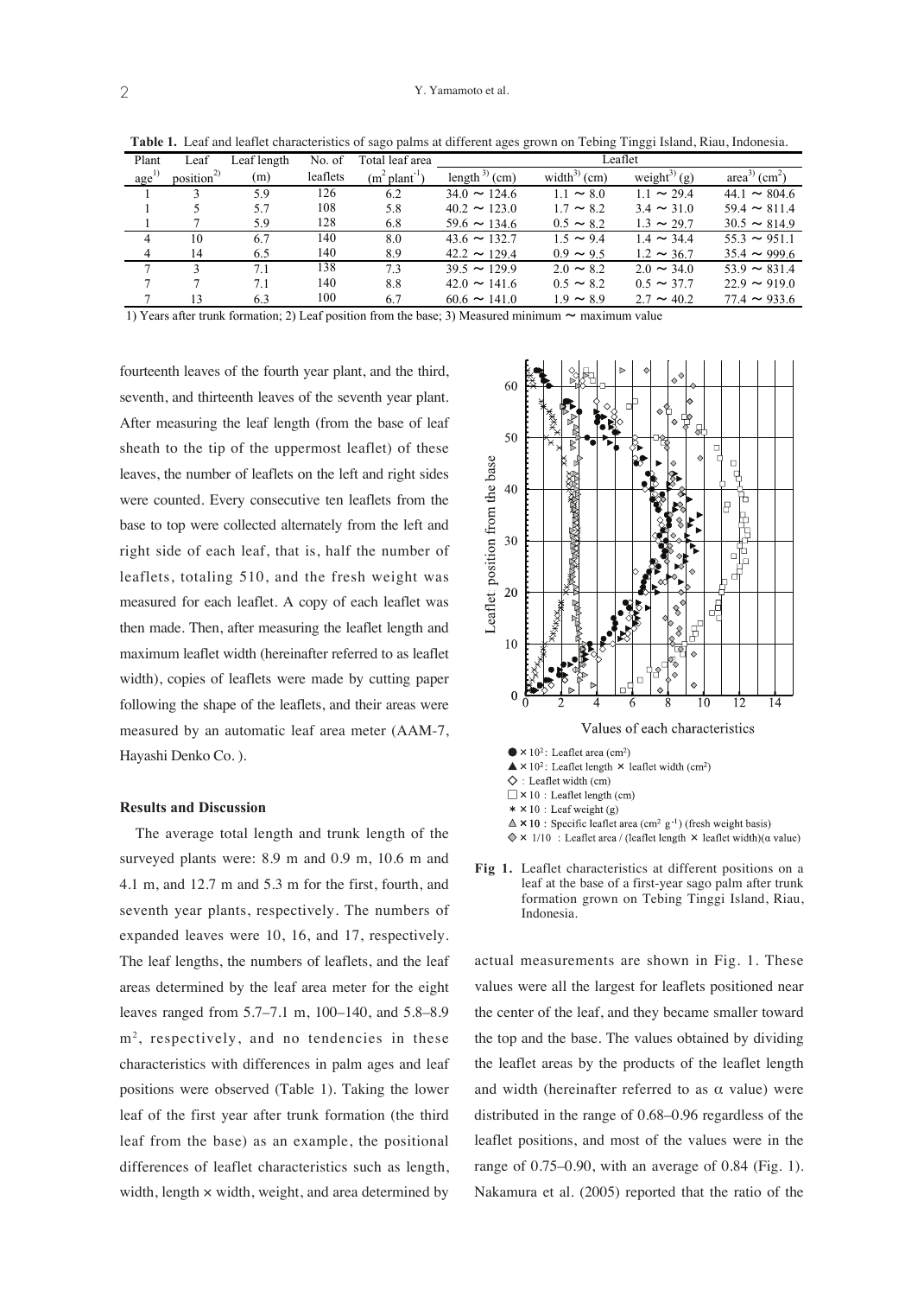| Characteristic Length $(L)$ Width $(W)$ |            | Weight     | Area       | SLA         | $L \times W$ |
|-----------------------------------------|------------|------------|------------|-------------|--------------|
| Length $(L)$                            | $0.851***$ | $0.900***$ | $0.907***$ | $-0.477***$ | $0.928***$   |
| Width (W)                               |            | $0.915***$ | $0.947***$ | $-0.387***$ | $0.966***$   |
| Weight                                  |            |            | $0.980***$ | $-0.523***$ | $0.948***$   |
| Area                                    |            |            |            | $-0.424***$ | $0.975***$   |
| <b>SLA</b>                              |            |            |            |             | $-0.379***$  |
| $L \times W$                            |            |            |            |             |              |

**Table 2.** Correlation coefficients *(rs*) among the leaflet characteristics of sago palms at different ages grown on Tebing Tinggi Island, Riau, Indonesia.

 $n = 510$ ; SLA: specific leaf area; \*\*\* : significant at  $p \le 0.001$ 

measured area to the product of the leaflet length and width of sago palm in Sarawak, Malaysia, was 0.74– 0.78, which was close to the result of this study. The specific leaf areas (SLA: fresh weight base) of leaflets at the central position were slightly lower than those at the top and base positions, but most of the values showed 26.5–30.0 cm<sup>2</sup>  $g^{-1}$  (Fig. 1). Regarding the correlation coefficients among leaflet characteristics such as leaflet length, width, weight, area, and leaflet length  $\times$  width, all showed a significant positive correlation with each other. In particular, the leaflet area was highly and positively correlated with the leaflet weight  $(r = 0.980, p < 0.001)$  and the value of the leaflet length  $\times$  width ( $r = 0.975$ ,  $p < 0.001$ ) (Table 2). On the other hand, the leaflet area showed a significant negative correlation with the SLA, suggesting that the larger leaflets located at the center of leaves were thicker than those at the top and base positions (Fig. 1 and Table 2).

Next, in order to examine the methods of estimating the leaf area of individual leaves, the estimated leaf areas obtained by multiplying the leaf areas (measured values) of the longest leaflets or the values of the longest-leaflet length × width of each collected leaf by the number of leaflets per leaf, and those obtained by multiplying the SLAs of the longest leaflets by the leaflet weights per leaf of each collected leaf are shown in Table 3. The leaf areas obtained by multiplying the measured longest-leaflet areas by the numbers of leaflets per leaf ranged from  $8.8-14.0$  m<sup>2</sup>, and they were 28–39% (35% on average) higher than those of the measured leaf areas. In addition, the leaf areas obtained by multiplying the values of the longest-leaflet length × width by the numbers of leaflets per leaf ranged from  $10.5-17.4$  m<sup>2</sup>, and they were 40–54% (46% on average) higher than those of the measured leaf area. On the other hand, the leaf areas obtained by multiplying the SLAs of the longest leaflets by the leaflet weights per leaf of each collected leaf ranged from  $5.9-8.5$  m<sup>2</sup>, and they were almost equal to the measured leaf areas from -2–+8% (-3% on average). This might be because the SLAs of the

| Plant<br>$\text{age}^{1}$ | Leaf<br>position <sup>2)</sup> | Measured leaf<br>area $(m^2)$<br>(A) | Long. L. $A^{3)}$ x<br>No. $\text{Ls}^{4)}(\text{m}^2)$ (B) | A/B  | Long. L. L $x W^{5}$ x<br>No. Ls $(m^2)$ (C) | A/C  | Long. L. $SLA6$ . x<br>L. W. $\frac{m^2}{m^2}$ (D) | A/D  |
|---------------------------|--------------------------------|--------------------------------------|-------------------------------------------------------------|------|----------------------------------------------|------|----------------------------------------------------|------|
|                           |                                | 6.2                                  | 10.1                                                        | 0.61 | 11.8                                         | 0.53 | 5.89                                               | 1.05 |
|                           |                                | 5.8                                  | 8.8                                                         | 0.67 | 10.5                                         | 0.56 | 5.92                                               | 0.99 |
|                           |                                | 6.8                                  | 10.4                                                        | 0.65 | 13.0                                         | 0.52 | 6.93                                               | 0.99 |
| 4                         | 10                             | 8.0                                  | 13.0                                                        | 0.62 | 17.4                                         | 0.46 | 8.08                                               | 1.00 |
| $\overline{4}$            | 14                             | 8.9                                  | 14.0                                                        | 0.64 | 15.3                                         | 0.58 | 8.53                                               | 1.05 |
|                           | 3                              | 7.3                                  | 11.6                                                        | 0.63 | 14.9                                         | 0.49 | 6.79                                               | 1.08 |
|                           |                                | 8.8                                  | 13.0                                                        | 0.67 | 15.9                                         | 0.55 | 8.22                                               | 1.07 |
|                           | 13                             | 6.7                                  | 9.3                                                         | 0.72 | 11.1                                         | 0.60 | 6.38                                               | 1.05 |
|                           | Average                        | 7.4                                  | 11.3                                                        | 0.65 | 13.7                                         | 0.54 | 7.09                                               | 1.03 |
|                           | CV(%)                          | 15.26                                | 17.00                                                       | 5.43 | 18.23                                        | 8.71 | 14.86                                              | 3.67 |

**Table 3.** The ratios of leaf areas calculated by using longest-leaflet characteristics and number of leaflets to the actual measured leas area.

1) Years after trunk formation; 2) leaf position from the base; 3) longest-leaflet area; 4) number of leaflets per leaf; 5) longestleaflet length x width; 6) specific leaf area of the longest leaflet; 7) total leaflet weight per leaf